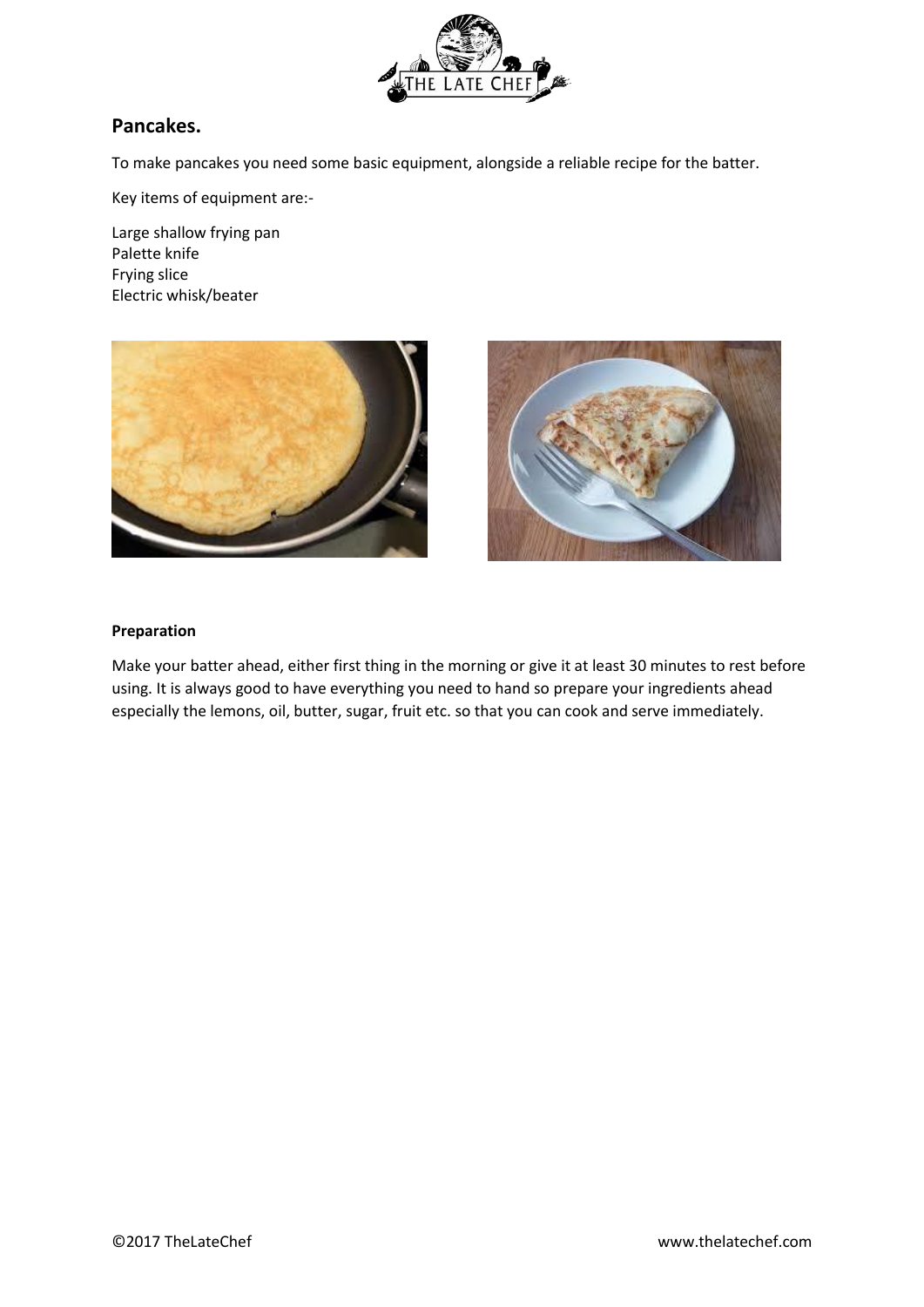

## **Pancakes - basic recipe from the WI.**

Traditionally made on Shrove Tuesday to use up all the flour and eggs in the house prior to Lent, pancakes can be eaten on their own, with a sprinkling of sugar or filled with either sweet or savoury mixtures

## **Makes 10 Pancakes**

100g Plain Flour Pinch Salt 225ml Milk 50ml Water 1 Egg and 1 yolk – free range give a richer colour and flavour 25g melted Butter or Oil

## **Method**

- Sieve the flour and salt.
- Mix the milk and water.
- Make a well in the centre of the flour mix and tip in the egg, yolk and a little of the liquid.
- Beat these together. Then start to draw down the flour from the sides of the bowl, adding more and more liquid.
- When all the flour is incorporated add the melted butter and beat well for several minutes. The mixture should be the consistency of single cream
- Leave to stand for at least 1 hour (and less than 24.)
- To cook, heat the pancake pan then brush with oil and pour enough batter to cover the base thinly.
- When the pancake begins to set and change colour due to the heat, loosen with a palette knife and toss.
- Cook the other side a few more minutes.
- Place on a warm plate whilst you prepare all the pancakes
- Serve sprinkled with sugar and lemon juice

# **Tips**

Many fillings can be used, sweet or savoury such as pureed apple, plum, rhubarb, cherries. Savoury fillings can be used to turn this dish into a main meal.

Pancakes can be stored in the fridge for 2 days or frozen, if covered and individually separated with greaseproof paper.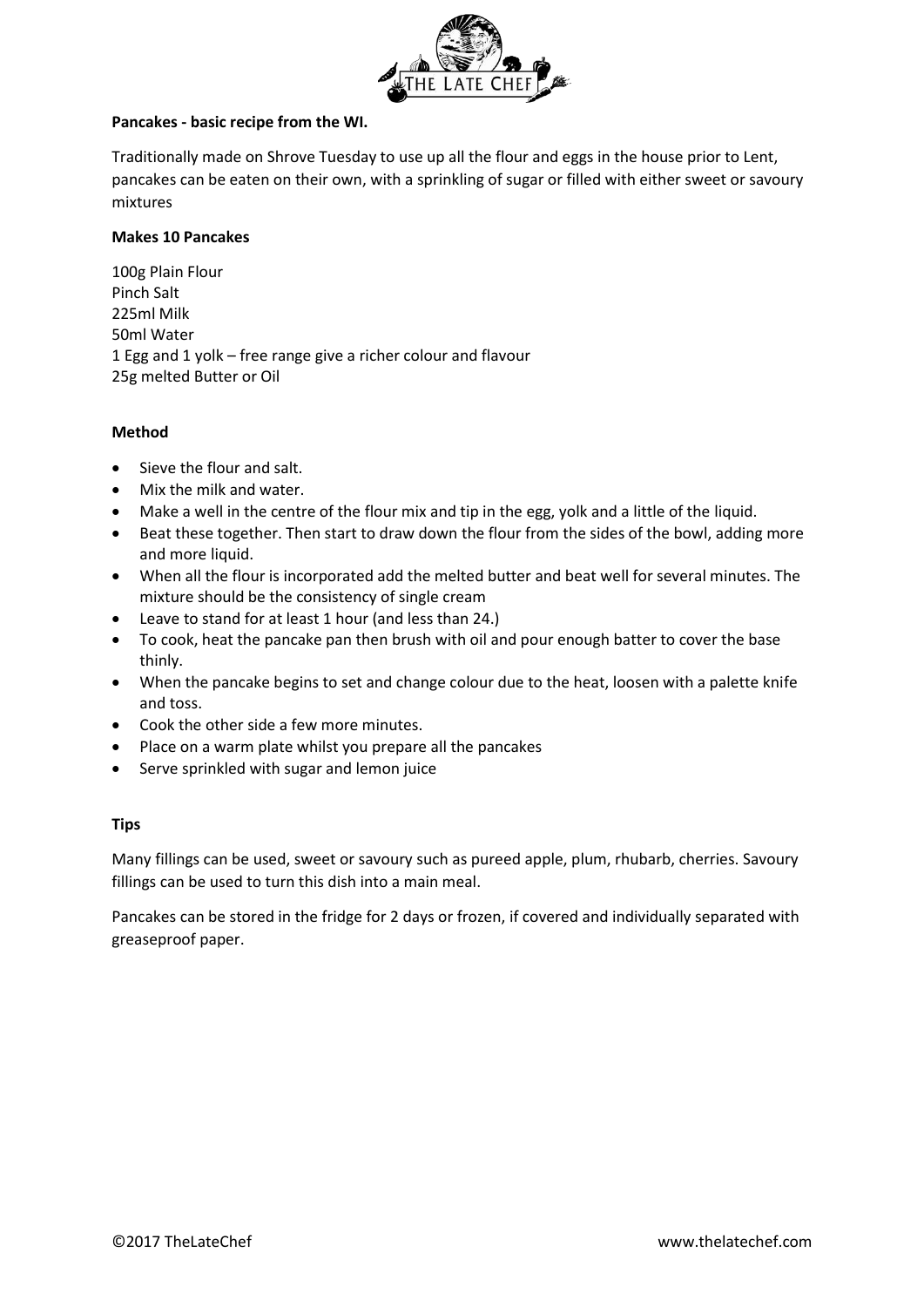

## **An alternative pancake recipe.**

This one is from Good Housekeeping and I have used it many times because it was the one my mother used every year!

To make eight pancakes, you will need:

125g (4oz) plain flour Pinch of salt 1 medium egg 300ml (½ pint) milk Oil or butter to fry

- Sift the flour and salt, make a well in the middle and whisk in the egg. Whisk in the milk, then leave to stand for 20mins.
- Heat a pan and coat lightly with oil or butter. Add a small ladleful or large serving spoon of batter and tilt the pan to coat thinly.
- Fry the pancake for  $1\frac{1}{2}$ -2mins until golden, carefully turning once.

## **Quick tips for perfect pancakes**

Rest pancake batter for 20 minutes and you'll get a lighter pancake.

Always weigh out your ingredients. Too much flour and not enough milk will result in a dense pancake.

When frying, use an equal mix of butter and oil - using just enough to coat the bottom of the pan. The butter helps with flavour and the oil stops the butter from burning.

Flip your pancake when the edges look set and dry.

And only flip your pancake once - otherwise it will be tough.

Don't worry if the first pancake doesn't come out right - use it to test the temperature of the pan and adjust accordingly.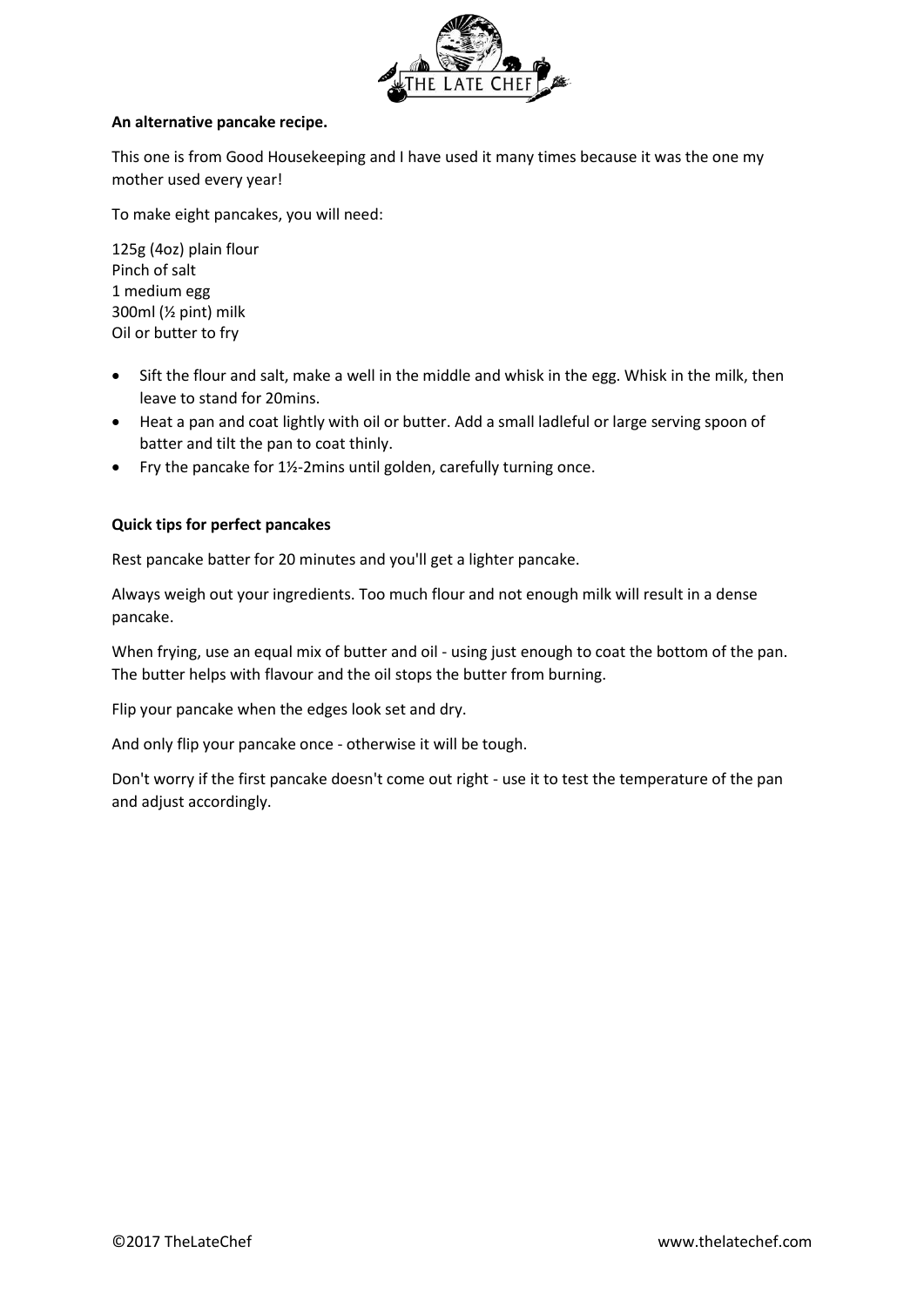

Those questions you wondered what the answer was.

Q: Should you rest the batter or not and, if so, how long for?

A: Always rest pancake batter for at least 20min – this allows the starch granules in the flour to swell up, resulting in a lighter cooked pancake.

Q: How important is it to weigh out ingredients for pancake batter and why?

A: Stick to the recipe! I would never recommend making pancake batter by eye – a little too much flour or not enough milk would result in a dense pancake, while an extra egg will make your pancakes firm and rubbery. For consistent results, I always recommend weighing ingredients in all recipes; a good electronic scale is so useful in the kitchen for all ingredients, including liquids.

Q: When is the right time to turn the pancake? And how many times should you turn it?

A: When you see the edges of the pancake batter starting to look set and dry, gently lift the edge up with a palette knife to see if the pancake is lightly golden underneath. If it is, this is the optimum time to flip. The temperature of your pan will determine how soon your pancake is ready to turn. Your first pancake is always a test for the pan, so adjust your temperature accordingly to get a perfect, golden pancake. Only turn once – no more or your pancake will be tough.

Q: Should you use butter or oil in the pan or nothing at all?

A: I would recommend frying pancakes with oil and butter in equal quantities, but only use enough to lightly coat the pan. I use butter for flavour and to give a golden colour, and the oil helps to prevent the butter from burning.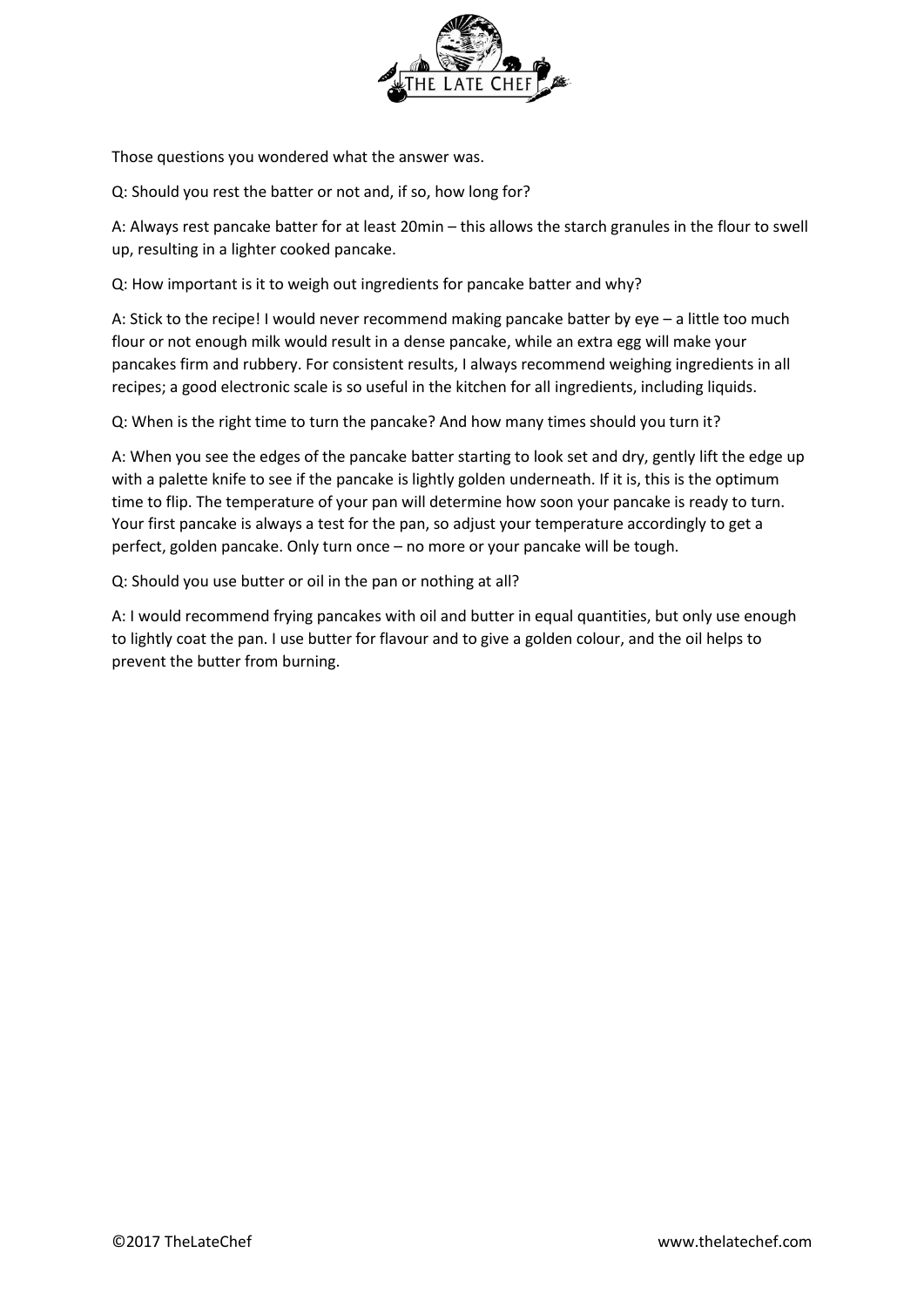

## **American Style Pancakes**

These fluffy, thick pancakes make a change from traditional crêpes and can even be served with crispy bacon, if you dare.

# **Ingredients**

150 g (5oz) plain flour 1 tsp baking powder 75g (3oz) caster sugar 1 large egg 150 ml (5 fl oz (¼ pint)) milk 250 g (9oz) blueberries or any fruit you like 25 g (1oz) butter 4 tsp oil

- Sift flour and baking powder into a large bowl. Stir in sugar. In a jug, beat the egg and milk. Make a well in the flour and gradually pour egg mixture into it, slowly incorporating flour into the middle and stirring until smooth. Fold through 150g (5oz) of the blueberries. If you have time, put in the fridge for 30min to rest.
- Add 1 heaped tsp butter and 1tsp oil to a frying pan set over a medium-high heat. Once it has stopped foaming, spoon **1tbsp** of batter per pancake into the pan, leaving at least 3cm (1¼in) gap between each. Work in batches, frying pancakes for 2min per side or until golden, and adding extra butter and oil as needed. Remove pancakes to a warm plate and cover with foil to keep warm. Serve a stack of three to four pancakes per person with the extra blueberries, and maple syrup drizzled over. Dust with icing sugar to serve.